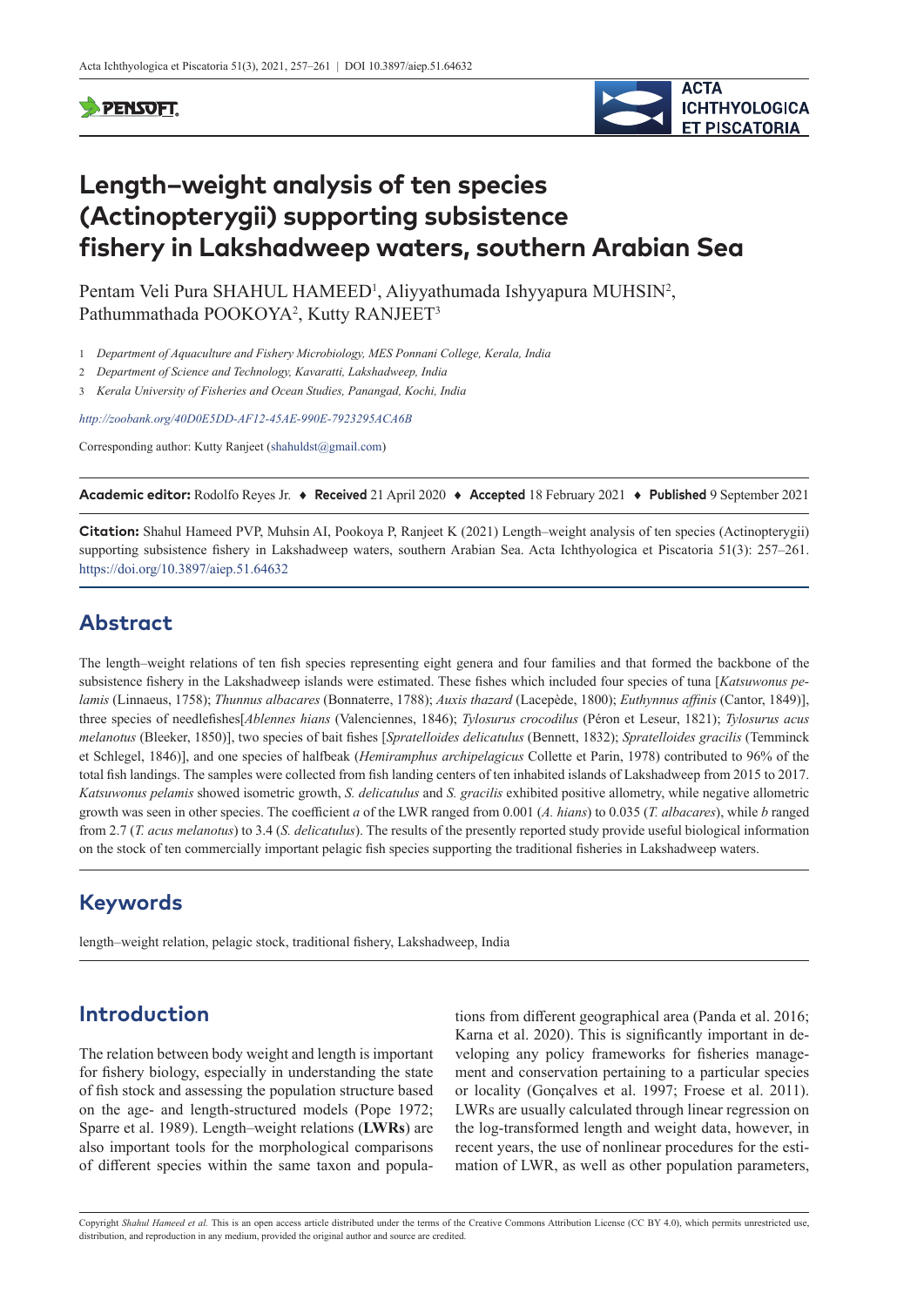The Lakshadweep archipelago, which includes a group of 36 islands lies in the southern Arabian Sea and is the only coral reef complex of India. The fishery in the Lakshadweep islands has traditionally been sustainable and for subsistence. In all the ten of its inhabited islands, fishing is the major source of livelihood. Tuna and needlefishes contribute to about 95% of the total commercial fishery in the Lakshadweep islands and have been historically harvested using pole and line, handline, troll line, and drift gillnet. The bait fishes available in the lagoon are used for chumming of the tuna. Although there have been studies in the past to assess the stock of these species individually (Appukuttan et al. 1977; Mohan and Kunhikoya 1985; Koya et al. 2013; Shahul Hameed et al. 2018), comprehensive documentation of LWR of all the major pelagic commercially exploited fishes from all the ten inhabited has been found lacking. The presently reported study is a compilation of LWRs of eight highly landed pelagic fish species and two live-baits that support traditional pelagic fisheries in Lakshadweep waters.

#### **Methods**

The Lakshadweep Archipelago includes a group of ten inhabited and 17 uninhabited islands, under the jurisdiction of the Government of India, scattered between 08°16′–13°58′N and 071°44′–074°24′E in the southern Arabian Sea. The samples were collected on a monthly basis between June 2015 to May 2017 from fish landing center of ten inhabited Lakshadweep islands: Androth (10°49.11′N, 073°41.05′E), Kavaratti (10°33.25′N, 072°38.52′E), Minicoy (08°17.41′N, 073°04.53′E), Agatti (10°15.17′N, 072°11.32′E), Kiltan (11°29.17′N, 073°04.12′E), Chetlat (11°41.21′N, 072°43.05′E), Bithra (11°66.11′N, 072°10.42′E), Amini (11°07.29′N, 072°44.45′E), Kadmath (11°13.19′N, 072°47.05′E), and Kalpeni (10°05.51′N, 073°39.02′E) (Fig. 1). Round the year sampling was done for ten species that represented eight genera and four families. The species included the flat needlefish, *Ablennes hians* (Valenciennes, 1846); the frigate tuna, *Auxis thazard* (Lacepède, 1800); the kawakawa, *Euthynnus affinis* (Cantor, 1849); the jumping halfbeak, *Hemiramphus archipelagicus* Collette et Parin, 1978; the skipjack tuna, *Katsuwonus pelamis* (Linnaeus, 1758); the delicate round herring, *Spratelloides delicatulus* (Bennett, 1832); the silver-stripe round herring, *Spratelloides gracilis* (Temminck et Schlegel, 1846); the yellowfin tuna, *Thunnus albacares* (Bonnaterre, 1788); the keel-jawed needlefish, *Tylosurus acus melanotus* (Bleeker, 1850); and the hound needlefish, *Tylosurus crocodilus* (Péron et Leseur, 1821).

Tuna were collected using a diverse type of gears viz., pole and line, hook and line, handline, and drift



**Figure 1.** Map of Lakshadweep showing the ten inhabited islands from where fish landing data was collected.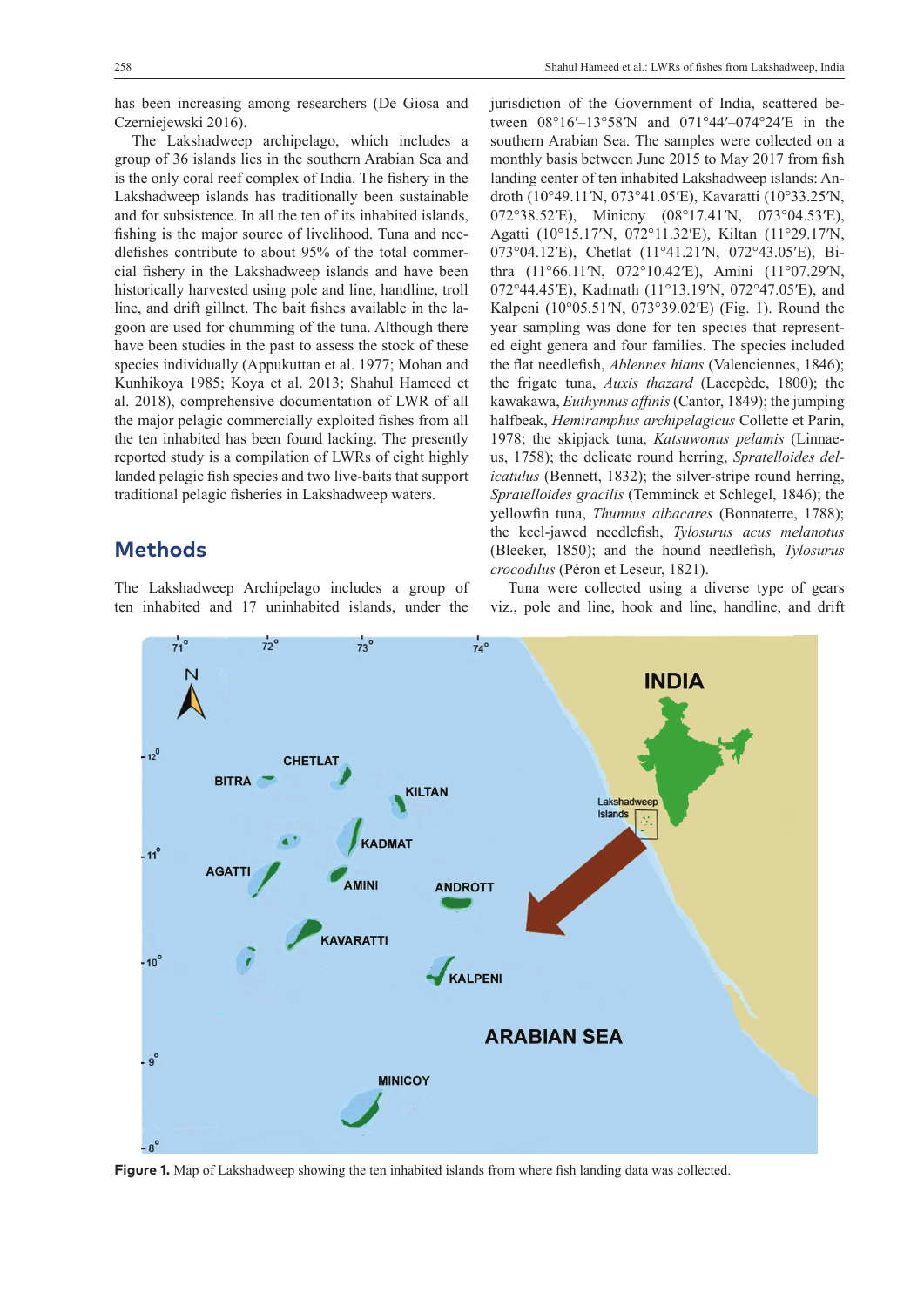gillnets (55–80 mm mesh size), while the needlefishes and halfbeaks were harvested using gillnet (22–55 mm mesh size) and bait fishes using encircling nets (4–6 mm mesh size). Specimens without physical damage were carefully transferred to the laboratory in iced condition and identified following Day (1878), Fischer and Bianchi (1984), and Collette (1984, 2003). The total length (TL) of all fishes was measured to the nearest 0.1 cm using a measuring board and scale (0.1 cm accuracy), and the individual weight (*W*) was recorded using an electronic balance (0.1 g accuracy). The length–weight relation described by the equation:

$$
W = a \mathrm{T} L^b
$$

where  $W$  is the total weight [g], TL is the total length [cm], *a* is the intercept related to body form, and *b* is the regression coefficient (Froese 2006) was estimated, together with the parameters  $a, b$ , and  $r<sup>2</sup>$  (coefficient of determination) using least-square regression analysis of the logarithm-transformed LWR expression (Garcia 2010):

$$
\log W = \log a + b \log \text{TL}
$$

Normalization of the data was carried out using loglog plot of the length–weight pairs, and the 95% confidence limits (Cl) of *a*, *b*, and *r*<sup>2</sup> were estimated (Froese 2006; Roul et al. 2017). The null hypothesis that  $b = 3$ (i.e., individuals show isometric growth pattern; Froese 2006) was tested using two-tailed t-tests. The statistical analysis was performed in PAST 3.20. All the statistical analyses were considered at a significance level of 5%  $(P < 0.05)$ .

#### **Results**

During the presently reported study, 2474 specimens were measured. The length–weight relation parameters including the number of specimens (*N*), length range, weight range, length–weight parameters (both *a* and *b* values), and coefficient of determination  $(r^2 \text{ value})$  derived from regression analysis for each species are presented in Table 1. The highest number of specimens was measured for *Katsuwonus pelamis* (765), while the lowest was for

*Hemiramphus archipelagicus* (70). The linear regression was highly significant ( $P < 0.05$ ) for all species with  $r<sup>2</sup>$ values ranging from 0.854 (*Tylosurus acus melanotus*) to 0.979 (*Spratelloides delicatulus*). The estimated allometric coefficient *a* of the LWR ranged from 0.001 (*Ablennes hians*) to 0.035 (*Thunnus albacares*), while *b* ranged from 2.745 (*T. acus melanotus*) to 3.404 (*S*. *delicatulus*).

#### **Discussion**

The LWR of fishes is important in fisheries biology because it allows the estimation of the mean weight of fish in a given length group (Beyer 1987) and is particularly important in parameterizing yield equations and estimations of stock size (Abdurahiman et al. 2004). The exact relation between length and weight differs among species of fish according to their inherited body shape, and within a species according to the condition (robustness) of individual fish (Froese et al. 2011). In the presently reported study, the calculated allometric coefficient *b* values were well within the expected range of 2.5–3.5 (Froese 2006). Similarly, the confidence intervals (95%) in this study were also found within the range and overlapped with the Bayesian confidence limits (Froese et al. 2014). Of the ten species, only one species (*Katsuwonus pelamis*) showed isometric growth, while *Spratelloides delicatulus* and *S. gracilis* exhibited significantly higher *b* value, while for the rest of the species the growth recorded was negatively allometric. The LWR *b* values calculated for all the tuna species in the presently reported study were slightly lower than those from the earlier reports (Stequert et al. 1996; Khan 2004; Ghosh et al. 2010, 2012; Koya et al. 2012; Rohit et al. 2012; Mariasingarayan et al. 2018). A similar trend was observed for all the needlefishes; wherein, the *b* values were significantly lower compared to earlier reports of Roul et al. (2017) and Shahul Hameed et al. (2018). For the remaining fish species, the *b* value was significantly higher than those already reported (Milton et al. 1991; Nasser 1999; Tabassum et al. 2015). The differences in *b* values for some of the species caught from the Lakshadweep islands could be attributed to the differences in the fishing gear employed, variation in sex ratio, size of the fish, stages of growth, temporal and spatial distribution, gastro-somatic index, stages of

**Table 1.** Descriptive statistics and estimated parameters of length–weight relation for the major pelagic species from Lakshadweep waters, southern Arabian Sea.

| Family        | <b>Species</b>             | N   | TL [cm]        | W[g]            | $\mathfrak a$ | $95\%$ CI of a      | b     | $95\%$ CI of b  | $r^2$ |
|---------------|----------------------------|-----|----------------|-----------------|---------------|---------------------|-------|-----------------|-------|
| Scombridae    | Thunnus albacares          | 309 | $28.0 - 136.6$ | 350-40 600      | 0.03533       | $0.02672 - 0.04472$ | 2.846 | 2.778-2.913     | 0.957 |
|               | Katsuwonus pelamis         | 765 | $23.9 - 70.6$  | $200 - 6400$    | 0.01779       | $0.01501 - 0.02108$ | 3.018 | $2.973 - 3.063$ | 0.957 |
|               | Euthynnus affinis          | 271 | $23.0 - 64.0$  | $300 - 3300$    | 0.03283       | $0.02482 - 0.04343$ | 2.848 | 2.773-2.922     | 0.954 |
|               | Auxis thazard              | 224 | $26.0 - 61.1$  | 380-3200        | 0.02936       | $0.01992 - 0.04328$ | 2.871 | $2.767 - 2.975$ | 0.929 |
| Belonidae     | Tylosurus acus melanotus   | 288 | $45.0 - 82.3$  | 180-1176        | 0.00492       | 0.00284-0.00854     | 2.745 | 2.614-2.877     | 0.854 |
|               | Tylosurus crocodilus       | 103 | $42.0 - 111.0$ | 148-2389        | 0.00208       | $0.00093 - 0.00465$ | 2.963 | 2.778-3.149     | 0.908 |
|               | Ablennes hians             | 77  | $40.0 - 112.0$ | $85 - 1310$     | 0.00132       | $0.00067 - 0.00256$ | 2.972 | $2.818 - 3.126$ | 0.951 |
| Hemiramphidae | Hemiramphus archipelagicus | 70  | $16.0 - 34.0$  | $22 - 176$      | 0.00636       | 0.00455-0.00888     | 2.903 | 2.798-3.007     | 0.978 |
| Clupeidae     | Spratelloides delicatulus  | 106 | $1.6 - 5.3$    | $0.013 - 1.102$ | 0.00377       | 0.00338-0.00421     | 3.404 | $3.307 - 3.501$ | 0.979 |
|               | Spratelloides gracilis     | 261 | $3.0 - 7.8$    | $0.137 - 2.953$ | 0.00455       | 0.00399-0.00517     | 3.130 | $3.055 - 3.205$ | 0.963 |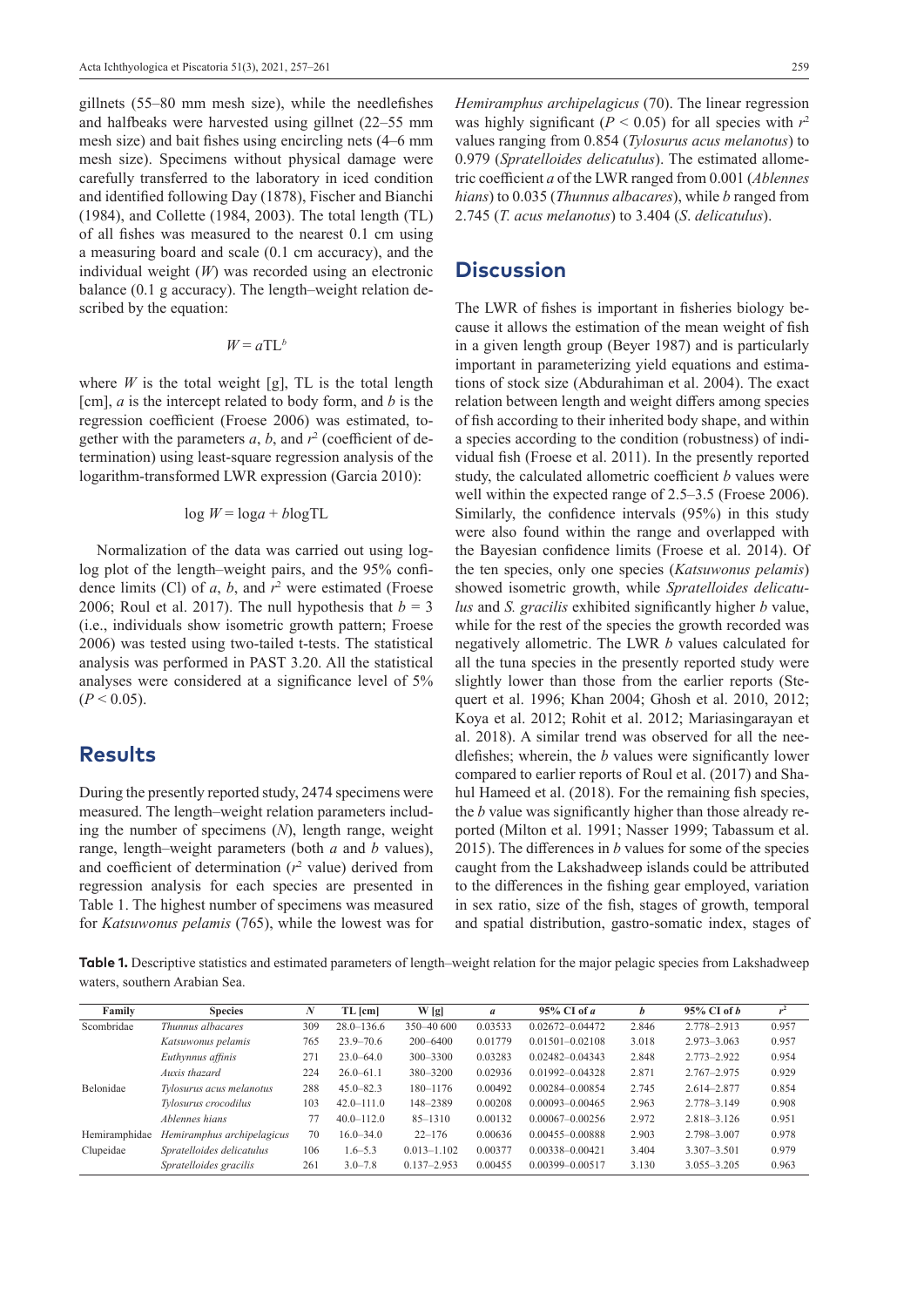gonad maturity, ontogeny, climatic variability, general condition or number of species examined (Froese 2006; Percin and Akyol 2009).

## **Conclusion**

The presently reported study is a comprehensive analysis encompassing landings from all the inhabited islands of Lakshadweep. The results of the presently reported study are also the first estimates for *Hemiramphus archipelagicus* from the region. Similarly, the LWR estimates of bait fishes are being reported after two decades. The majority of the fishes studied are pelagic open ocean species with either limited geographic distribution (bait fishes and needlefishes) or are migratory (tunas) contributing substantially to the mainstay of commercial fisheries in the region. The latter is more affected by the changing oceanographic and climatic scenarios resulting in annual fluctuation of their stock. Results emerging from the presently reported study form the baseline information on the

#### **References**

- Abdurahiman KP, Harishnayak T, Zacharia PU, Mohamed KS (2004) Length–weight relationship of commercially important marine fishes and shellfishes of the southern coast of Karnataka, India. NAGA. World Fish Center Quarterly 27(1–2): 9–14.
- Appukuttan KK, Radhakrishnan Nair PN, Kunhikoya KK (1977) Studies on the fishery and growth rate of oceanic skipjack *Katsuwonus pelamis* (Linnaeus) at Minicoy Island from 1966–69. Indian Journal of Fisheries 24: 237–244.
- Beyer JE (1987) On length–weight relationships. Part I: Computing the mean weight of the Fish of a given length class. Fishbyte 5: 11–13.
- Collette BB (1984) Family Belonidae. Pp. 1–8. In: Fischer W, Bianchi G (Eds) FAO species identification sheets for fishery purpose. Western Indian Ocean (Fishing Area 51), Vol. 1, FAO, Rome.
- Collette BB (2003) Family Belonidae (Bonaparte, 1832) needlefish. Annotated checklist of fish. California Academy of Sciences 16: 1–22.
- Day F (1878) The fishes of India; being a natural history of the fishes known to inhabit the seas and fresh waters of India, Burma, and Ceylon, Vol. I. Bernard Quaritch, London, England. [https://doi.](https://doi.org/10.5962/bhl.title.62705) [org/10.5962/bhl.title.62705](https://doi.org/10.5962/bhl.title.62705)
- De Giosa M, Czerniejewski P (2016) A generalized, nonlinear regression approach to the length–weight relationship of European perch (*Perca fluviatilis* L.) from the Polish coast of the southern Baltic Sea. Archives of Polish Fisheries 24(4): 169–175. [https://doi.](https://doi.org/10.1515/aopf-2016-0014) [org/10.1515/aopf-2016-0014](https://doi.org/10.1515/aopf-2016-0014)
- Fischer W, Bianchi G (1984) FAO Species identification sheets for fishery purposes. Western Indian Ocean (Fishing Area 51), Vol. II. FAO, Rome.
- Froese R (2006) Cube law, condition factor and weight–length relationships: History, meta-analysis and recommendations. Journal of Applied Ichthyology 22(4): 241–253. [https://doi.org/10.1111/](https://doi.org/10.1111/j.1439-0426.2006.00805.x) [j.1439-0426.2006.00805.x](https://doi.org/10.1111/j.1439-0426.2006.00805.x)
- Froese R, Tsikliras AC, Stergiou KI (2011) Editorial note on weight– length relations of fishes. Acta Ichthyologica et Piscatoria 41(4): 261–263.<https://doi.org/10.3750/AIP2011.41.4.01>

status of both straddling and migratory fish stocks of the Lakshadweep archipelago that in the future could be used as a yardstick to assess fishery stocks and also to develop sustainable fisheries management policies for the region.

#### **Acknowledgments**

The authors are thankful to Dr. Tariq Thomas IAS, Director, Department of Science and Technology, Lakshadweep for the valuable suggestions and help provided. The authors appreciate with gratitude the support and facilities provided by Principal, MES Ponnani College, Ponnani. Authors are also thankful to the Department of Science and Technology, Union Territory of Lakshadweep for their logistic and field support. The financial support provided by the University Grants Commission (UGC), New Delhi through the Maulana Azad National Fellowship scheme is deeply acknowledged. Two anonymous reviewers provided useful comments that greatly improved the manuscript.

- Froese R, Thorson JT, Reyes Jr RB (2014) A Bayesian approach for estimating length–weight relationships in fishes. Journal of Applied Ichthyology 30(1): 78–85. <https://doi.org/10.1111/jai.12299>
- Garcia LMB (2010) Species composition and length–weight relationship of fishes in the Candaba wetland on Luzon Island, Philippines. Journal of Applied Ichthyology 26(6): 946–948. [https://doi.](https://doi.org/10.1111/j.1439-0426.2010.01516.x) [org/10.1111/j.1439-0426.2010.01516.x](https://doi.org/10.1111/j.1439-0426.2010.01516.x)
- Ghosh S, Pillai NGK, Dhokia HK (2010) Fishery, population characteristics and yield estimates of coastal tunas at Veraval. Indian Journal of Fisheries 57(2): 7–13.
- Ghosh S, Sivadas M, Abdussamad EM, Rohit P, Koya KPS, Joshi KK, Anuleksmi C, Muthu Rathinam M, Prakasan D, Manju S (2012) Fishery, population dynamics and stock structure of frigate tuna *Auxis thazard* (Lacepede, 1800) exploited from Indian waters. Indian Journal of Fisheries 59(2): 95–100.
- Gonçalves JMS, Bentes L, Lino PG, Ribeiro J, Canário AVM, Erzini K (1997) Weight–length relationship for selected fish species of the small-scale demersal fisheries of the south and south-west coast of Portugal. Fisheries Research 30(3): 253–256. [https://doi.](https://doi.org/10.1016/S0165-7836(96)00569-3) [org/10.1016/S0165-7836\(96\)00569-3](https://doi.org/10.1016/S0165-7836(96)00569-3)
- Karna SK, Mukherje M, Ali Y, Manna RK, Suresh VR (2020) Length– weight relations of fishes (Actinopterygii) from Chilika lagoon, India. Acta Ichthyologica et Piscatoria 5(1): 93–96. [https://doi.](https://doi.org/10.3750/AIEP/02640) [org/10.3750/AIEP/02640](https://doi.org/10.3750/AIEP/02640)
- Khan MZ (2004) Age and growth, mortality and stock assessment of *Euthynnus affinis* (Cantor) from Maharashtra waters. Indian Journal of Fisheries 51: 209–213.
- Koya KPS, Joshi KK, Abdussamad EM, Rohit P, Sivadas M, Somy K, Ghosh S, Koya M, Dhokia HK, Prakasan D, Koya VAK, Manju S (2012) Fishery, biology and stock structure of skipjack tuna, *Katsuwonus pelamis* (Linnaeus, 1758) exploited from Indian waters. Indian Journal of Fisheries 59(2): 39–47.
- Koya KPS, Ganga U, Jayasankar J, Gireesh RT, Retheesh B, Thangaraja R, Abdussamad EM (2013) Observations on fishery and biology